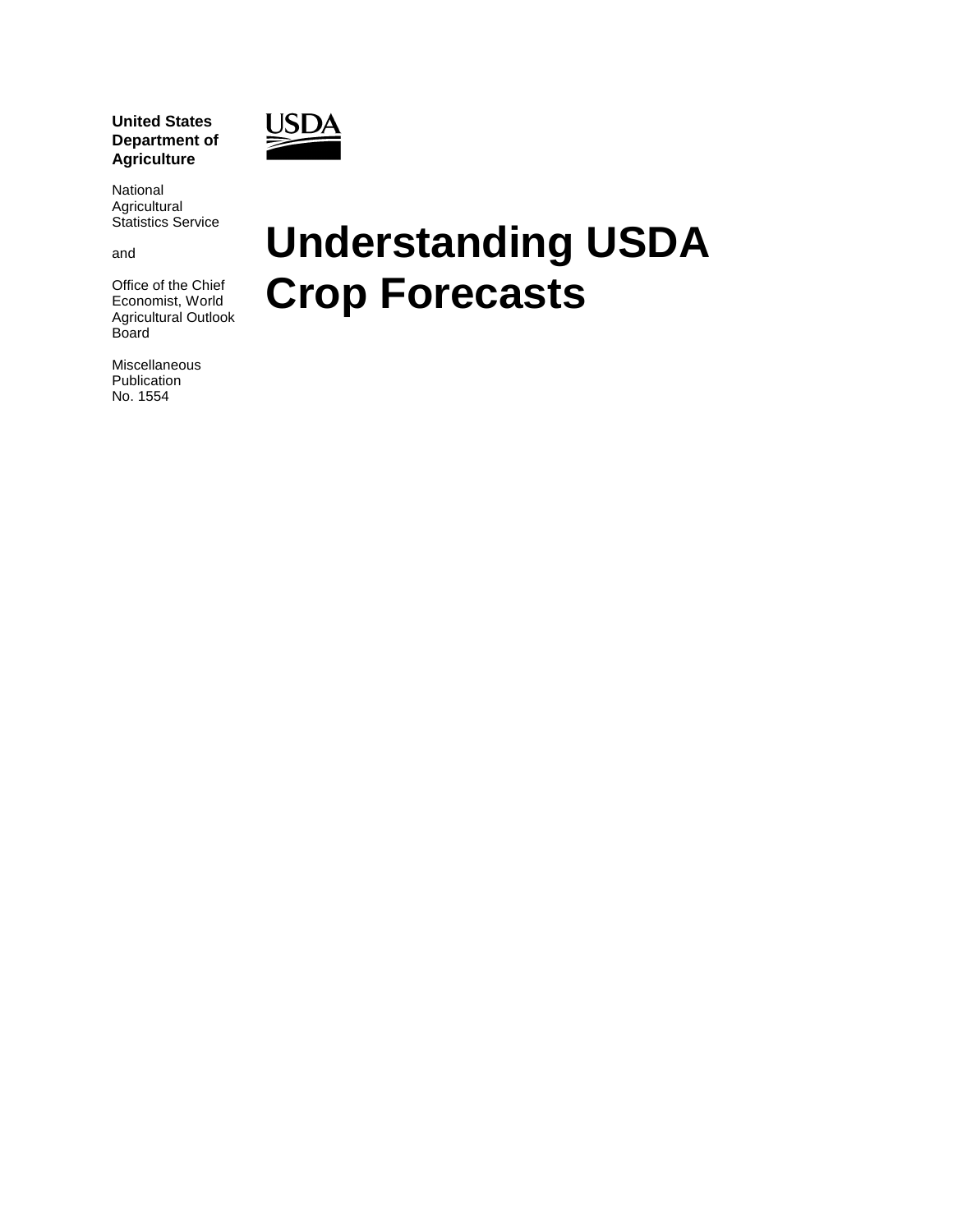**Understanding Crop Statistics**. Frederic A. Vogel, National Agricultural Statistics Service, and Gerald A. Bange, World Agricultural Outlook Board, Office of the Chief Economist, U.S. Department of Agriculture. Miscellaneous Publication No. 1554.

#### **Abstract**

Each month, the U.S. Department of Agriculture publishes statistics and related information about crop production in the United States and the world. Several USDA agencies are responsible for preparing these statistics. The methodology used by the National Agricultural Statistics Service to prepare the crop forecasts is described to give the user of these data a better understanding of the strengths and weaknesses. This is followed by a similar description of the world agriculture supply and demand estimates prepared by the World Agricultural Outlook Board.

#### **Preface**

The crop supply and demand estimates prepared by the USDA are crucial to both policy makers in government and people involved in making decisions about marketing and investing.

In today's information age, the statistical methods described within this paper provide the benchmark against which all other data sources are compared. The agencies involved have a solid record of objectivity and ability to meet established report dates. This objectivity is preserved because it is USDA policy to make it so. The Secretary of Agriculture's office is briefed about the results only after the final results have been completed and prepared for distribution to the public.

The security of the data before release is fiercely defended with extraordinary efforts to ensure there is no premature disclosure of any of the information.

Hopefully this report will answer the many questions often raised about how the estimates of production, supply and demand are generated.

#### **EEO statement**

The United States Department of Agriculture (USDA) prohibits discrimination in all its programs on the basis of race, color, national origin, gender, religion, age, disability, political beliefs, sexual orientation, and marital or family status. (Not all prohibited bases apply to all programs.) Persons with disabilities who require alternative means for communication of program information (braille, large print, audiotape, etc.) should contact the USDA's TARGET Center at 202-720-2600 (voice and TDD).

To file a complaint of discrimination, write USDA, Director, Office of Civil Rights, Room 326-W, Whitten Building, 14th and Independence Avenue, SW, Washington, D.C., 20250-9410, or call 202-720-5964 (voice or TDD). USDA is an equal opportunity provider and employer.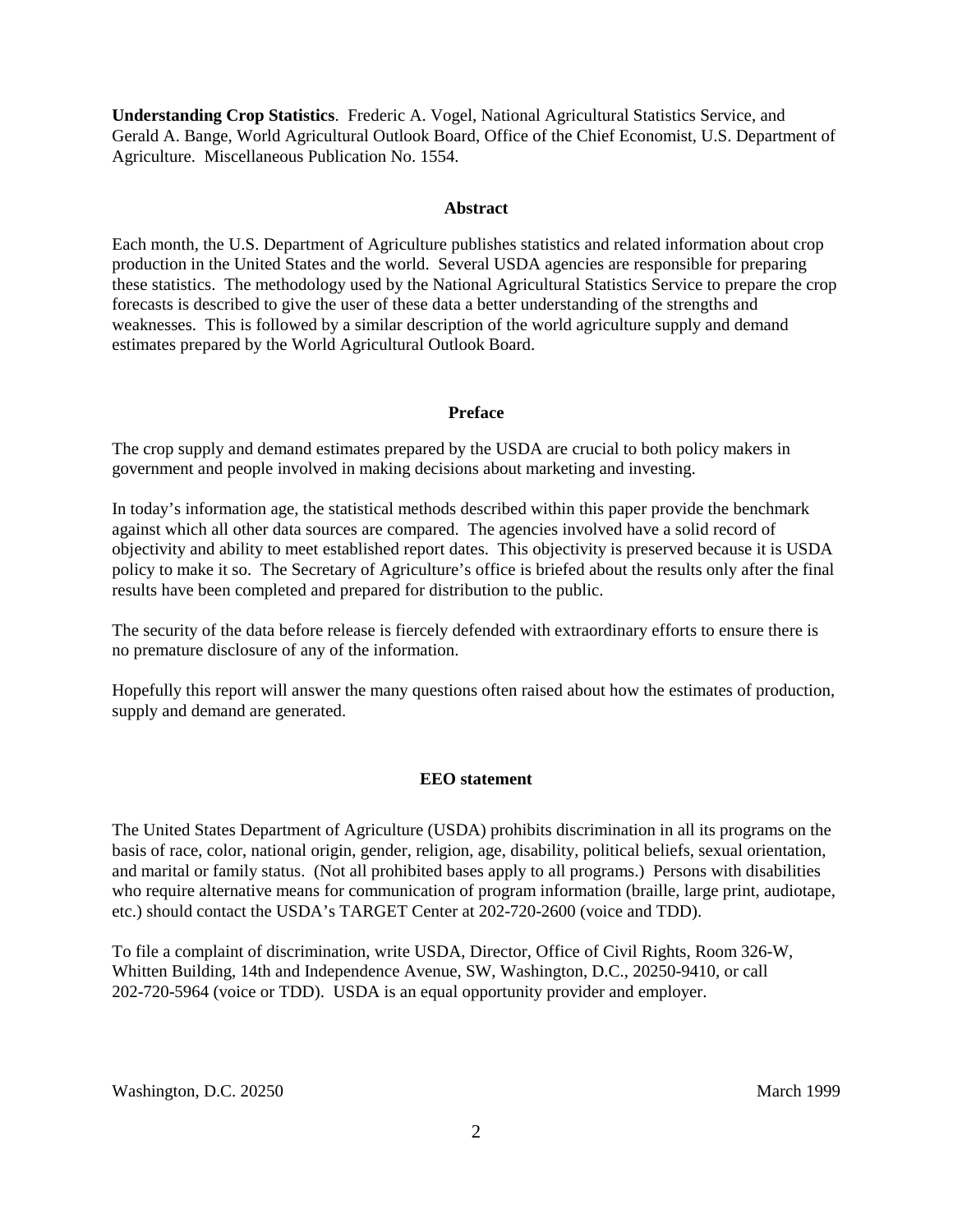#### **Introduction**

Each month, the U.S. Department of Agriculture (USDA) publishes crop supply and demand estimates for the Nation and the world. These estimates are used as benchmarks in the marketplace because of their comprehensive nature, objectivity, and timeliness. The statistics that USDA releases affect decisions made by farmers*,* businesses, and governments, by defining the fundamental conditions in commodity markets. When using USDA statistics, it is helpful to understand the estimating procedures used and the nature and limitations of crop estimates.

Several agencies within USDA are responsible for preparing crop statistics. The National Agricultural Statistics Service (NASS) forecasts U.S. crop production based on data collected from farm operations and field observations. Forecasts for each crop season begin with a winter wheat and rye seedings report in early January followed by a March report that gives a first look at what farmers intend to plant. This is followed in late June by a report of the acreage actually planted. Monthly yield and production forecasts begin in May for winter wheat, in July for spring wheat and other small grains, and in August for other spring-planted crops, concluding with estimates of actual production at the end of the harvesting season. NASS also conducts quarterly surveys of grain and soybeans stored on and off farms.

The World Agricultural Outlook Board (WAOB) coordinates an interagency process that prepares monthly forecasts of supply and demand for major crops, both for the United States and the world*,* and follows a balance*-*sheet approach to account for supplies and utilization. The major components of the supply and demand balance sheet are beginning stocks, production, domestic use, trade, and end-ofseason carryout stocks. Whereas forecasts of U.S. crop production and estimates of U.S. stocks on hand are independently prepared by NASS, U.S. and foreign supply and demand forecasts are developed jointly by several USDA agencies.

The NASS *Crop Production* report and the *World Agricultural Supply and Demand Estimates* (*WASDE*) report are prepared simultaneously in a secured area and released at 8:30 a.m. Eastern Time between the 9th and 12th day of each month. Joint preparation enables USDA analysts to incorporate the new NASS production forecasts of U.S. crops into supply and demand estimates. These estimates provide an overview for more detailed analyses published by other agencies of USDA, especially the Foreign Agricultural Service (FAS) and the Economic Research Service (ERS). Country-level data published by all USDA agencies must be consistent with the supply and demand numbers released by NASS and WAOB.

USDA strives to provide the agricultural community with estimates that are accurate, objective, reliable, and timely. Security measures are used to prevent leaks of market-sensitive information. The agencies conduct research to improve estimating techniques. The following discussion provides a closer look at how USDA arrives at its estimates, the data sources used, and the policies governing initial reports and revisions.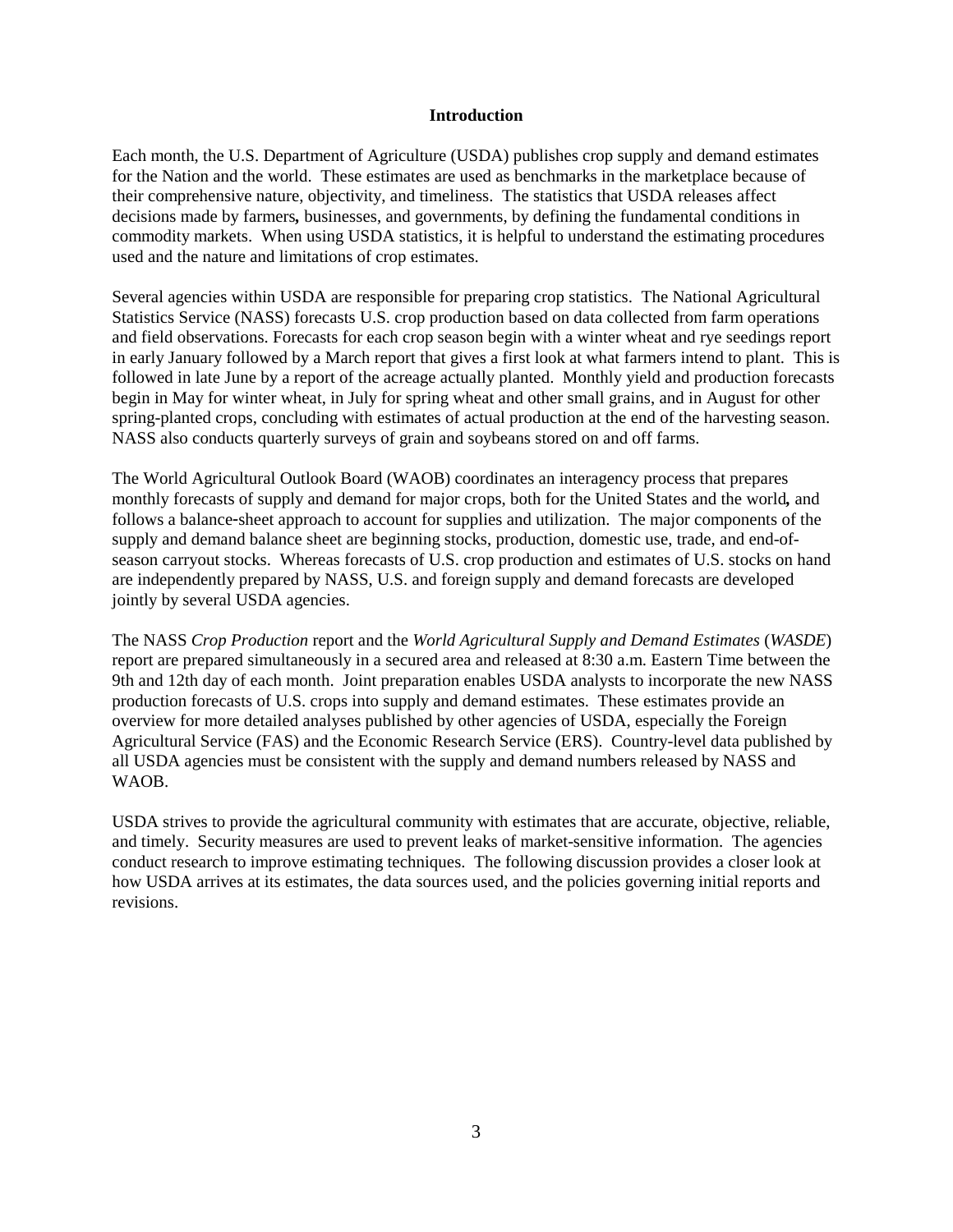## **Preparing NASS Production Forecasts**

Crop production forecasts have two components--acres to be harvested and expected yield per acre. For example, preliminary corn and soybean acreage estimates are made using data obtained from a survey of farmers conducted during the first 2 weeks in June. Expected corn and soybean yields are obtained monthly, August through November, from two different types of yield surveys. Data from the yield surveys reflect conditions as of the first of the month, as data are collected during the last week of the previous month and the first 2 or 3 days of the current month.

Crop production forecasts are based on conditions as of the survey reference date and projected assuming normal conditions for the remainder of the season. For example, the assumption of "normal conditions" is that temperatures and precipitation will be at historic averages for the remainder of the season. It is assumed that the first killing frost will occur on the historic average date. The crop maturity and conditions at the reference date are evaluated against the time remaining until the expected frost--if one third of the crop will not reach maturity until the frost date has passed, it is assumed that some frost damage will result. Long-range weather projections are not used as an indicator for final yield.

The reference point for crop forecast surveys is the first of the month, which is also usually close to the mid-point of data collection. Both grower-reported average yields and objective-measurement modeled yields contain a measurable forecast error based on the historic difference between these survey estimates and the final end-of-season yield. The review process followed to develop the monthly yield forecasts involves evaluating the relative ranges of the forecast errors of the grower yields and the objective measurement yields and the degree to which they overlap.

If there is a significant change in conditions between the survey period and the report date such as a killing freeze, serious heat wave, beneficial rains, etc., the primary goal is to provide the most accurate production forecast possible given the available survey data. The official estimate may represent a departure from the survey averages, but still will reflect the current crop conditions within the ranges provided by the data. When NASS states as policy that it is forecasting based on conditions as of the first of the month, it is saying that it will establish yields within the range of the survey estimates.

When forecasting crop yields, NASS does not attempt to predict future weather conditions. Long-range weather forecasts are not used in any forecast models. To the extent that conditions depart from normal, the forecasts also will fluctuate. Procedures used to prepare acreage estimates and yield forecasts are discussed in the following sections.

#### **Base for Acreage Planted and To Be Harvested**

The largest single survey NASS conducts each year is the June Agricultural Survey. During the first 2 weeks in June, about 2,400 interviewers contact over 125,000 farmers, either by telephone or in person, to obtain information on crop acreages, grain stocks, and livestock inventories. These producers are asked to report the acreage, by crop, that has either been planted or that they intend to plant, and the acreage they expect to harvest as grain. Data from this survey are used to estimate, among other things, total acres planted to corn, soybeans, and other crops regardless of the intended uses. Preliminary projections of acres to be harvested for grain or soybeans, including seed, are also made using these data. This survey also provides estimates of quantities of grain stored on farms and livestock inventories.

The sample design for this survey utilizes two different sampling frames. The area frame, which is essentially the entire land mass of the United States, ensures complete coverage of the U.S. farm population.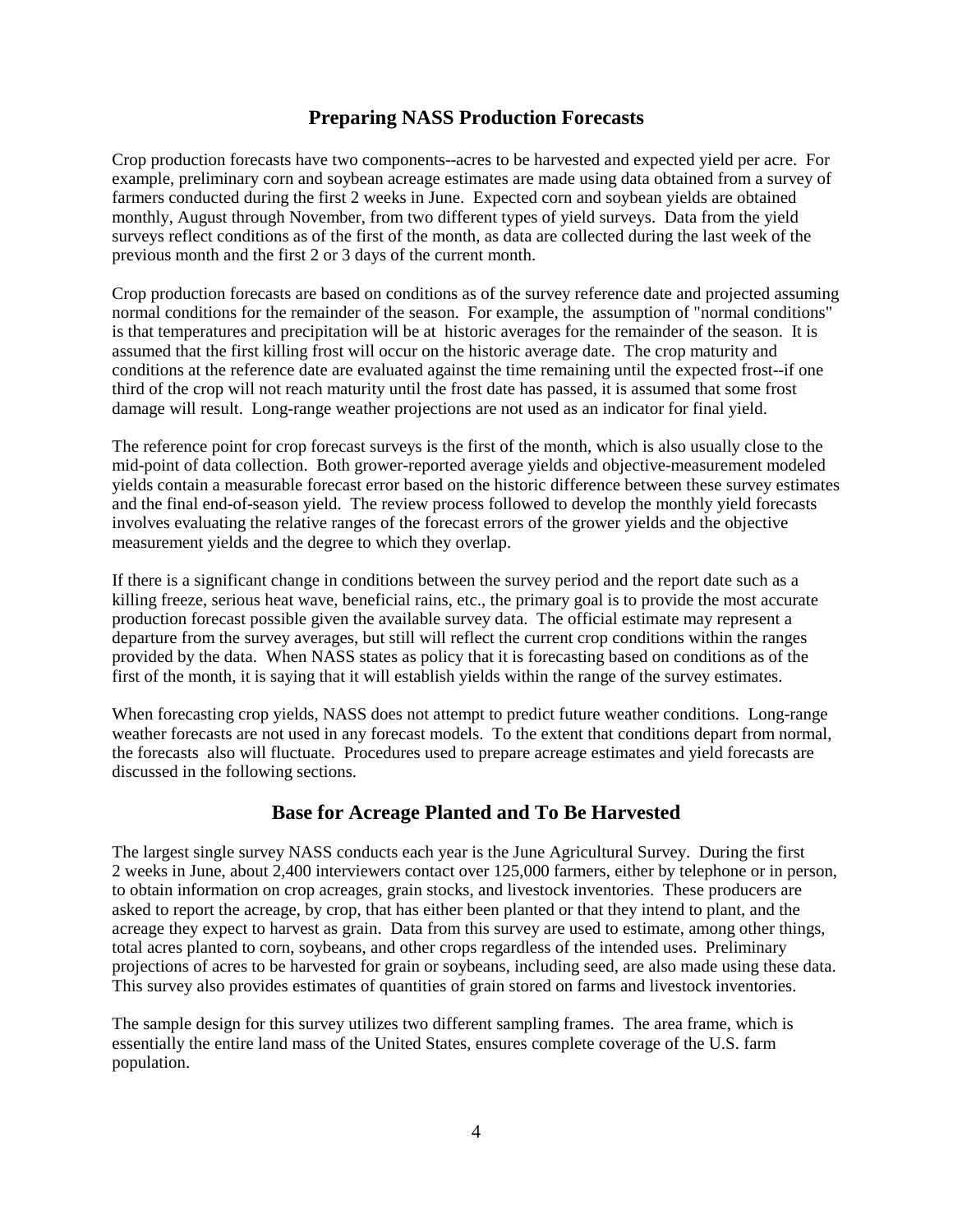The list frame, a list of known farmers and ranchers, does not provide complete coverage of all farms, but allows the use of more efficient data collection methods.

Sampling from the area frame is a multi-step process. First, all land in each State is classified into land use categories by intensity of cultivation using a variety of map products, satellite imagery, and computer software packages. These land use classifications range from intensively cultivated areas to marginally cultivated grazing areas to urban areas. The land in each use category is then divided into segments ranging from about 1 square mile in cultivated areas to 0.1 square mile in urban areas. This allows intensively cultivated land segments to be selected with a greater frequency than those in less intensively cultivated areas. Segments representing cultivated areas are selected at a rate of about 1 out of 125. Sample segments in land use classifications with decreasing amounts of cultivated land are selected at rates ranging from 1 out of 250 to 1 out of 500.

About 10,000 area segments are selected nationwide for the survey conducted each June. Using maps and aerial photos showing the exact location and boundaries of each sample segment, interviewers locate and interview every operator with land inside the segment boundaries to identify crops planted in each field, and to obtain livestock inventory information, and quantities of grain in storage. A similar survey is conducted in early December which provides a measure of winter wheat acres planted.

Before sampling from the list, each farm is classified by various characteristics such as number of acres by crop. Large farms are sampled at high rates. For example, Illinois farms on the list with over 5,500 acres of cropland, or grain storage capacity exceeding 500,000 bushels, are selected with certainty, as are Iowa farms with over 5,000 acres of cropland. Smaller farms are selected at rates of 1 out of 25 to 50.

About 75,000 farms across the United States are selected from the list to be surveyed during the same time period in June. Farmers on the list sample are asked to provide total acres planted for each crop on all the land they operate, and quantities of grain stored on their operation. Most of the data from this sample are collected by telephone interviewers.

Data from the area and list samples are combined using multiple-frame statistical methodology developed jointly by NASS and Iowa State University, which ensures that all land areas in the United States can be accounted for once and only once. The June Agricultural Survey is subsampled for surveys in July, September, December, and March for the basic livestock inventory, crop production and quarterly stocks estimates.

Generally, estimates of planted acres from the June Agricultural Survey are not changed during the crop season. However, occasionally the planting season runs late and many fields are not yet planted with the intended crops at the time the survey is conducted. When this happens, adjustments to planted acres estimates may be made at the time of the first yield forecast in August. The preliminary projections for harvested acres may also be adjusted using data from the August yield surveys. When significant portions of the crops are not yet planted, during the survey farmers are asked what they intend to plant. Then, in years such as 1993, 1995, and 1996 these farms are re-visited during late July to determine what was actually planted. If necessary, harvested acreage estimates will be revised and published in the August *Crop Production* report.

### **Yield Forecasts**

A subsample of farmers who respond to the list portion of the June Agricultural Survey is selected to provide monthly crop yield projections. This provides a way to screen farmers so that only those currently growing the commodities of interest are contacted during the monthly surveys. This subsample may be supplemented with other known growers randomly selected from the list frame when monthly district level production forecasts are required for some States.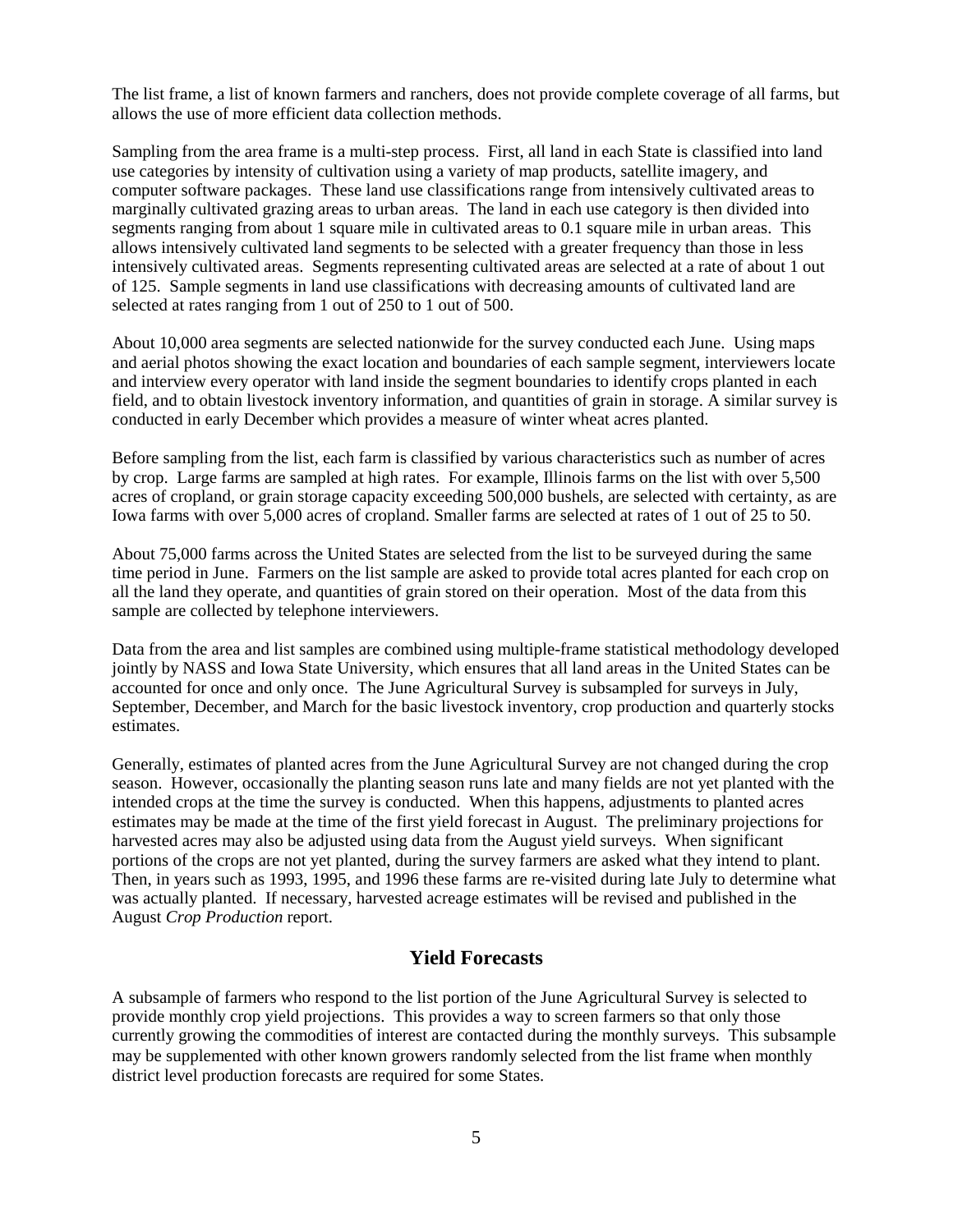The sampled farmers are asked what they expect their crops to yield before harvest*,* and actual yields obtained at harvest. All yield data for an individual report are weighted by the farm's crop acres for harvest.

Objective Yield Surveys are conducted monthly in States that contribute most heavily to total U.S. production of corn, soybeans, cotton, and wheat. These surveys provide information for making forecasts and estimates of crop yields based on counts, measurements, and weights obtained from small plots in a random sample of fields.

Sample corn, soybean, cotton, and spring wheat fields are selected from those identified in the area-frame sample portion of the June Agricultural Survey. Winter wheat sample fields are selected from the fall area-frame survey. Observations within each selected field are made in two randomly located plots. Plots include two or three adjacent rows of predetermined length.

Harvested yield can be thought of as biological or gross yield minus harvest loss. Counts, measurements, and other observations from each sample plot are input to statistical models based on historical data to predict final number of fruit and final weight per fruit. A forecast of gross yield is calculated by multiplying these two components together and dividing by land area. Figure 1 shows the forecast variables used to predict the gross yield components for each crop.

Plant characteristics used as prediction variables change as the crop maturity progresses. At an early stage, plant counts may be the only data available for forecasting the number of mature fruit. As the crop matures, actual fruit counts can be used, and weights and measurements of the immature fruit are used to predict final weight per fruit.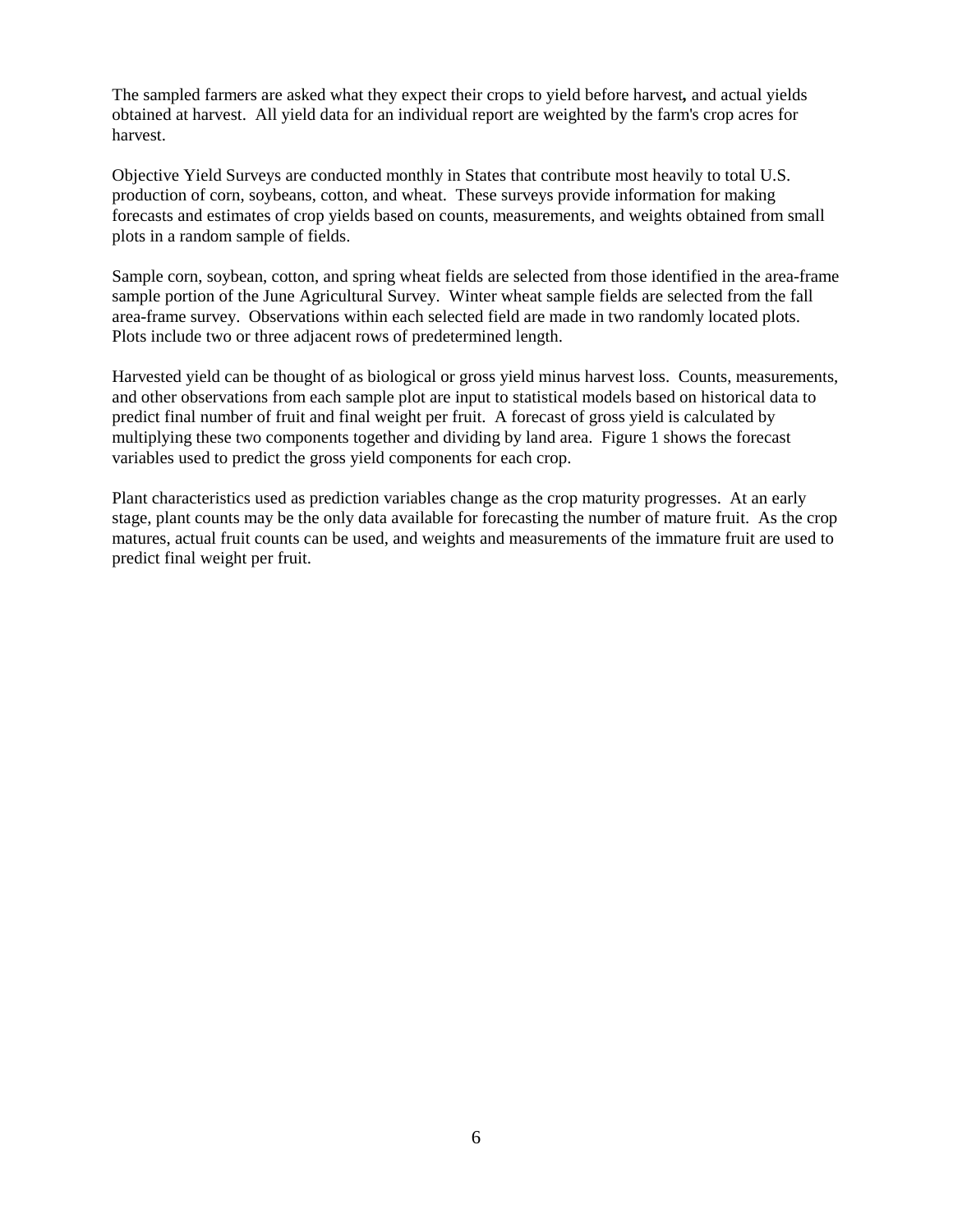| <b>CROP</b>     | Component                | Forecast<br>Variable <sup>1</sup>                                               |  |  |
|-----------------|--------------------------|---------------------------------------------------------------------------------|--|--|
| Corn            | ears                     | stalks<br>ears & ear shoots<br>ears with kernels                                |  |  |
|                 | ear weight               | historic average<br>length over husk<br>kernel row length<br>ear diameter       |  |  |
|                 | plants<br>pods per plant | plants<br>mainstem nodes<br>lateral branches<br>blooms, dried flowers<br>& pods |  |  |
| <b>Soybeans</b> | pod weight               | pods with beans<br>historical average<br>pods with beans                        |  |  |
|                 | bolls                    | squares<br>blooms<br>small bolls<br>large bolls                                 |  |  |
| Cotton          | boll weight              | open bolls<br>historical average<br>large boll weight                           |  |  |
| Wheat           | heads                    | stalks<br>heads in boot<br>emerged heads                                        |  |  |
|                 | head weight              | historic average<br>fertile spikelets<br>grains per head                        |  |  |

#### **Figure 1: Objective Yield Forecast Variables for Number of Fruit and Weight Per Fruit**

<sup>1</sup> Variables measured are determined by stage of maturity.

The same plots are revisited each month until the crop is mature. At that time, the plots are harvested and final counts and weights are obtained. After the entire field has been harvested, the sample field is revisited and two more plots are laid out. The grain left on the ground in these plots is picked up and weighed to provide a measure of harvest loss.

When harvest is complete, the farmers who operate the sample fields are re-contacted to obtain final harvested acres and yield for the sample field.

The estimate of number of soybean pods per acre from the Objective Yield Survey is usually very consistent from month to month and accurate when the bloom period has ended. Record pod counts have been occurring in recent years as a result of a shift to narrower rows. Pod count forecasts usually stabilize with the September survey.

Average pod weights prior to crop maturity are based on historical averages. In normal years, much of the soybean crop has matured by the October survey, so current-year pod weights are used.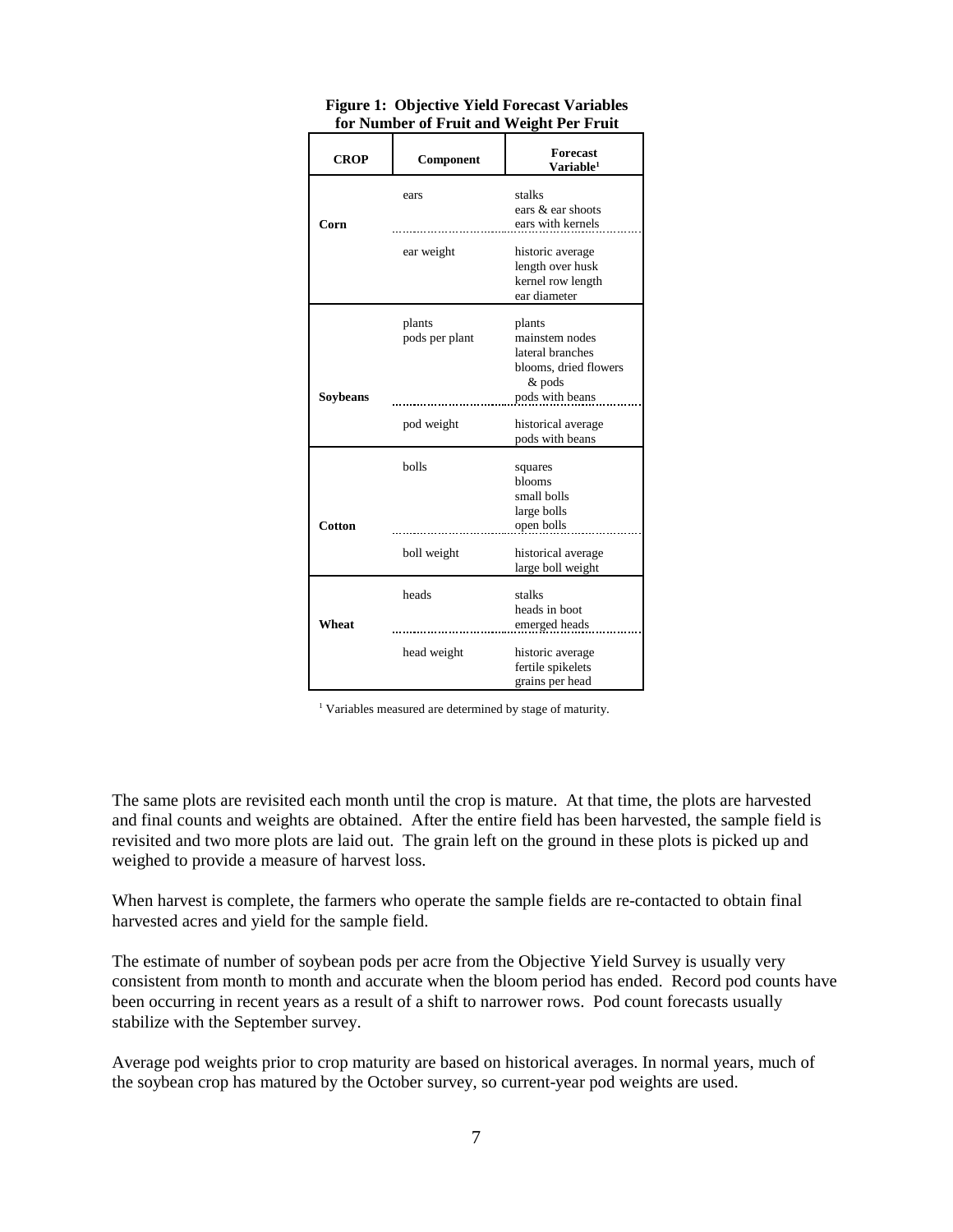Corn objective yield survey forecasts are based on estimates of number of ears and average ear weight. The ear count forecasts are accurate early in the season. When the crop is late developing, the August projection of ears is based on a model using plant population.Historical average ear weights are used until ears are present to measure. Kernel row length models are then used to project ear weight until crop maturity.

Cotton objective yield forecasts also contain two components, number of bolls, and forecasted weight per boll. The boll count model is in effect a growth model that uses current survey counts compared to historic counts of squares, blooms, small and large bolls to forecast open bolls. Each month during the survey visit to each plot, open bolls are picked and sent to a laboratory where they are dried, weighed, and the lint seed ratio determined. When 20 percent of the forecasted number of bolls for the sample plot have been harvested, the current measured boll weights are used for that sample. Otherwise, 5-year historical average boll weights are used.

Identical procedures are used to forecast yields for both winter and spring wheat. Number of head forecasts are based on different models depending upon crop maturity. These models have a considerable forecast error until emerged heads are present to count. Historical average head weights are used until fertile spikelets and actual filled grains are available to be counted.

Potential accuracy of each month's forecast for these crops is dependent on the crop maturity at the time of the forecast and future weather. When maturity lags normal patterns, number of pods, ears, etc., is based on number of plants and fruiting positions rather than actual number of fruit. Thus, when maturity lags, the forecasts become more variable because the expected number of fruit can differ from the final. However, the primary source of forecast error occurs when final end of season fruit weights differ from the historic average because fruit weight cannot be fully determined until crop maturity.

NASS will revise estimates of harvested acres if necessary during the forecast season. Again, the goal is to make the production forecasts as accurate as possible. The production forecasts are based on projecting the acres that will be harvested and the final yield per harvested acre. If acres are lost during the forecast season because of weather or disease problems, those yields drop to zero, the acres are classified as planted but abandoned, and acres for harvest reduced. For this reason, it is possible for the production forecast to be reduced without a corresponding drop in forecast yield per acre. It is also possible for the yield per acre to increase during adverse periods if acres for harvest are abandoned and classified as not for harvest. Data on which to base changes in harvested acres come from the yield forecast surveys when sample fields are taken out of production or the operator reports acres no longer being considered for harvest.

*Grain in Storage:* Quarterly grain stocks estimates are based on surveys conducted during the first two weeks of December, March, June, and September. Separate surveys are conducted to obtain the on-farm and off-farm estimates. The on-farm stocks survey is integrated with the quarterly agricultural surveys. These producers are asked to provide the total quantities of grain on their operations as of the survey date. This includes all whole grains and oilseeds stored whether for feed, seed, or sale as well as any stored under a Government program.

The off-farm stocks survey is an enumeration of all known commercial grain storage facilities. This includes approximately 12,000 facilities with about 8.50 billion bushels of storage capacity. An effort is made to obtain a report from all facilities. Reports of stock holdings are normally received from operations covering about 90 percent of the capacity. Estimates are made for missing facilities to make the survey complete.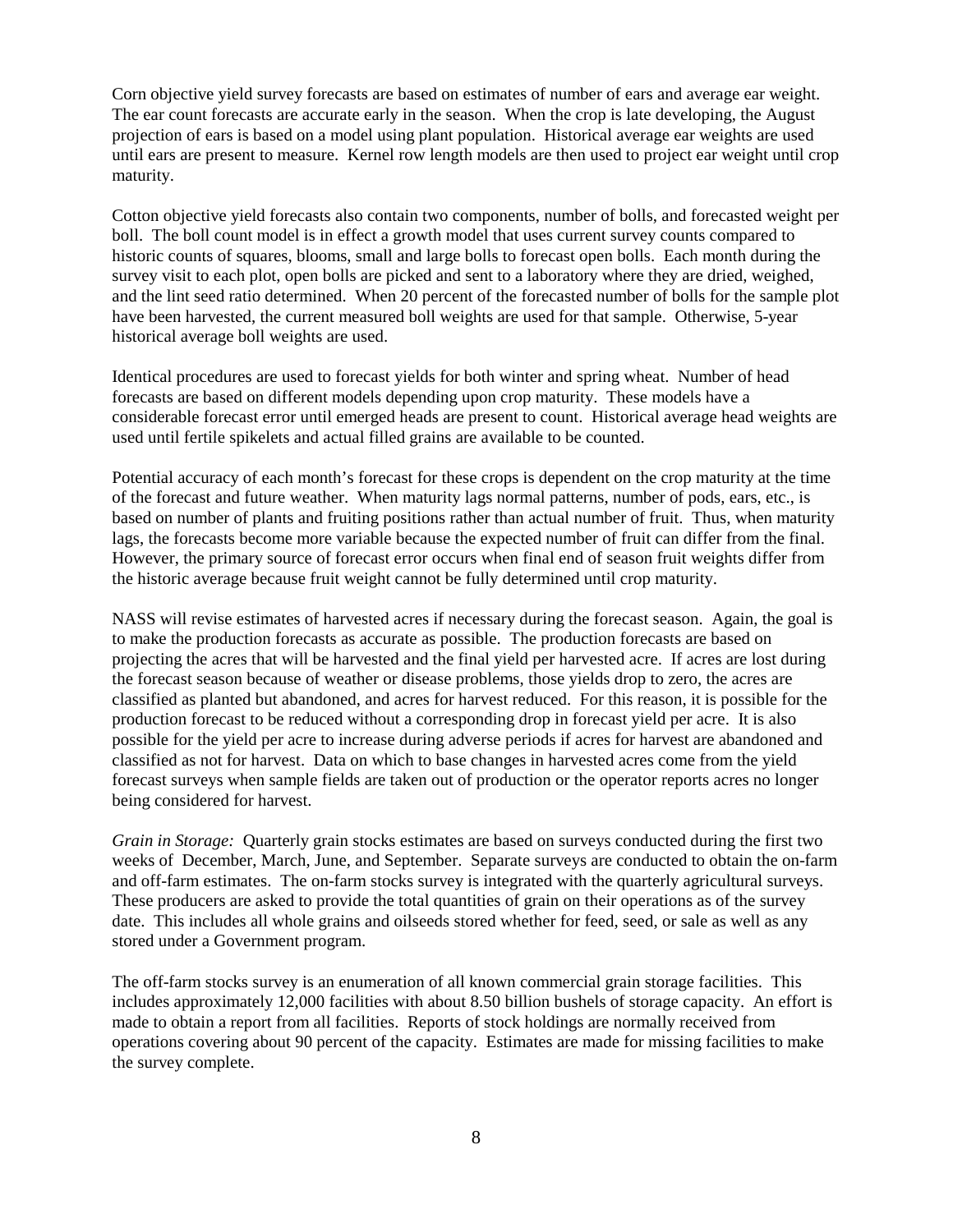### **Administrative Data**

Considerable data available from other organizations--both private and public--are used to evaluate the accuracy of production estimates and to determine the final estimates. These sources of information become available during the marketing year, but often after the preliminary production estimates are determined. Some examples of administrative data follow.

*Acres Planted for Selected Crops.* Prior to 1996, farmers who participated in government programs and wished to be eligible for deficiency payments or disaster benefits must have recorded the acres they planted, by crop, with the USDA Farm Service Agency. These data became available at the end of the growing season and provide a measure of the minimum amounts planted. These data affected revisions in acreage estimates if they were above the levels shown by the survey data.

*Utilization Data.* Information about imports, exports, soybean crush, cotton ginnings, and industrial use become available during the year. These data are used in a balance sheet that starts with carryover stocks from the previous year and the current production estimate to give a measure of total supply. The subtraction of the utilization data at the end of the marketing year from the total supply established at the beginning of the crop year should correspond closely with the ending stocks. If there is a large unexplained difference or residual, the previous year's acreage, yield, and production survey and stocks data are reviewed to determine where revisions within the range of the survey sampling errors can be made to minimize the residual in the balance sheet.

## **Preparing Supply and Demand Estimates**

The process used by USDA to make supply and demand balance sheet estimates differs from that used for NASS crop production forecasts. NASS forecasts, as seen above, are based on surveys of farmers and on examination of crops in the field. Estimating crop production for foreign countries often involves greater subjectivity because objective farm surveys or other ground truth may not be available. And, forecasting how available supplies will be allocated between domestic use, trade, and stocks in more than 100 countries also entails considerable economic analysis and judgment.

Several features of the process used to derive supply and demand estimates help compensate for the paucity of foreign forecast data. All available information sources are compared. USDA's own resources include weather analysis, country reports from our agricultural attaches abroad, and evidence from satellite imagery. In addition, private and public information sources are considered. This broad information base is reviewed by analysts from several agencies who bring diverse expertise and points of view to bear. To arrive at consensus forecasts, alternative assessments of domestic and foreign supply and use are vetted at meetings of Interagency Commodity Estimates Committees convened and chaired by the WAOB. Throughout the growing season and afterwards, estimates are compared with new information on production and utilization, and historical revisions are made as necessary.

## **The Balance Sheet Concept**

USDA supply and demand estimates reflect a full balance sheet for each commodity and country. Separate estimates are made for beginning stocks, imports, and prospective production to determine the total supply of a crop that will be available for the new marketing year. The demand side of the balance sheet reflects domestic use, exports, and ending stocks. Domestic use may be further subdivided to the extent that such data are available from other sources. For example, USDA obtains data on U.S. wheat ground for flour, oilseed crush, and cotton mill use from the Bureau of the Census. It should also be noted that the demand side of the balance sheet may include a category for "residual" or "unaccounted"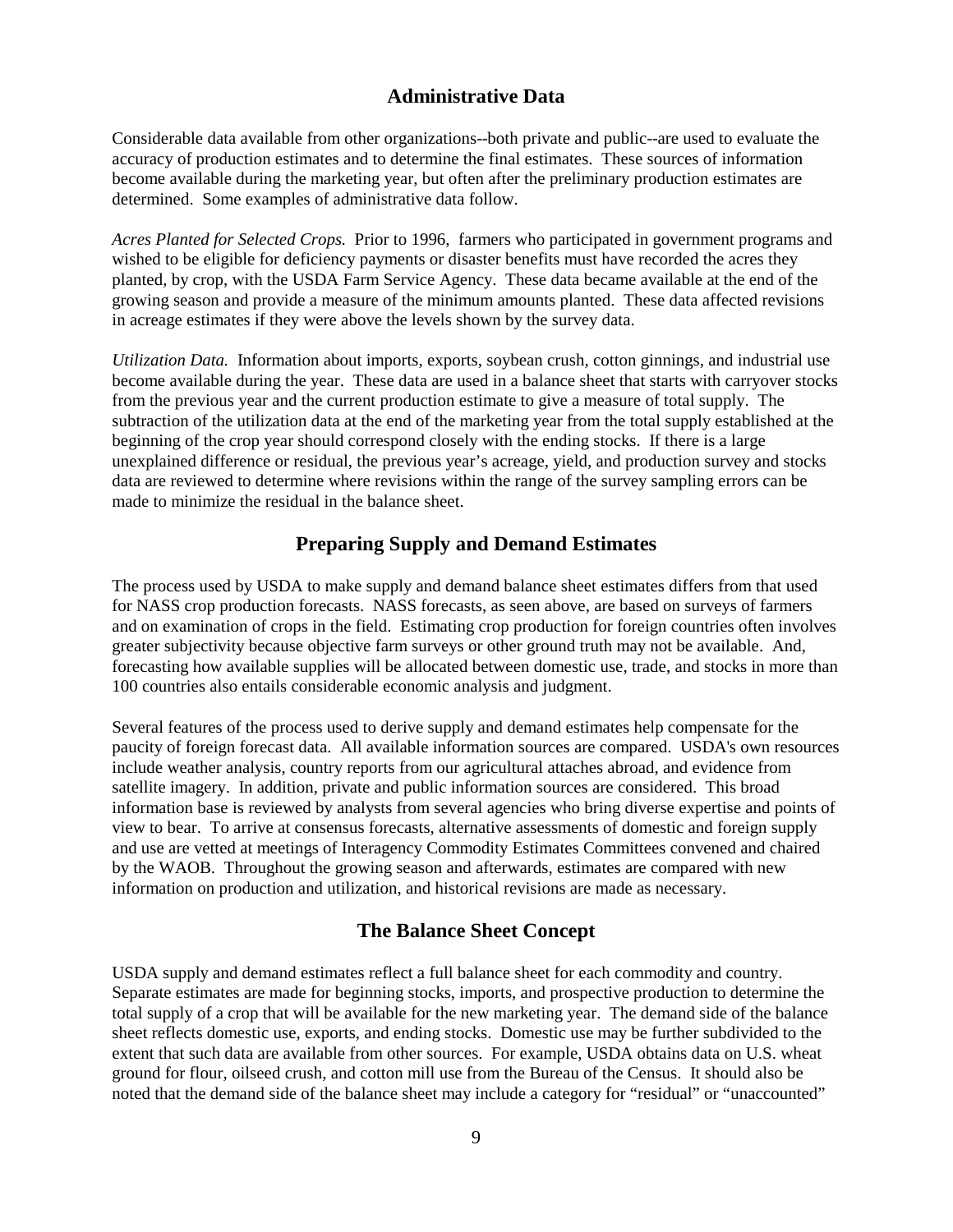disappearance to account for disappearance or usage that cannot be verified or cross-checked against another objective information source.

The balance sheet disciplines individual estimates: total supply must equal domestic use plus exports and ending stocks. Prices tie both sides of the balance sheet together by rationing available supplies between competing uses. Prices also shape planting decisions for the out year, providing a link between current and future years. The process of forecasting price and balance sheet items is a complex one involving the interaction of expert judgment, commodity models, and in-depth research by Department analysts on key domestic and international issues.

This process plays out each month in Interagency Commodity Estimates Committees, where analysts from the World Agricultural Outlook Board, the Economic Research Service, the Foreign Agricultural Service, the Agricultural Marketing Service, and the Farm Service Agency meet to evaluate current forecasts, new data from NASS and other sources, new information on foreign markets from the FAS staff at foreign posts and other sources, and important U.S. policy developments.

Commodity models, together with new research on commodity market issues, provide the framework for assessing this information. For example, committee members use a variety of models developed in the Economic Research Service and the Farm Service Agency to analyze the new crop information available each month. Expert judgment then provides a reality check and evaluation of model results, and has the final say in determining the Departmental estimates.

Critical supply and demand relationships change over time as policies and structure change. A quality Departmental forecasting process requires a strong research program to ensure that understanding of markets keeps up with changing conditions. For example, the 1996 Farm Act has increased the responsiveness of planting decision to changes in market prices. It has also influenced how the market determines prices. USDA analysts are responsible for keeping the Department's information base and models abreast of changing market relationships. Research conducted by ERS is a critical part of the process of maintaining the quality and objectivity of Departmental supply, demand, and price estimates.

Table 1 shows the balance sheet for U.S. soybeans published in the August 12, 1998, *WASDE* report. USDA made several offsetting adjustments in projected soybean supply and demand for 1998/99. On the supply side, both domestic soybean production and beginning-year stocks were lowered 5 million bushels from projections made in July. Production was lowered to reflect new information from NASS's first survey-based forecast of the 1998 crop. Also, the import projection was increased 1 million bushels. Since these three changes reduced projected supply by 9 million bushels, offsetting changes had to be made on the demand side of the balance sheet. Domestic crush was increased 15 million bushels, despite low crush margins, as demand for soybeans by foreign processors diminished. Seed usage was increased 8 million bushels, following a data series revision for 1997/98. Exports were reduced by 25 million, as foreign competition and declining demand lowered prospects abroad. The residual (unexplained) use, was reduced 2 million, in line with historical indications. Finally, ending stocks were lowered 5 million bushels to balance total use with total supply. The small change in ending stocks resulted in no change in the 1998/99 price forecast range.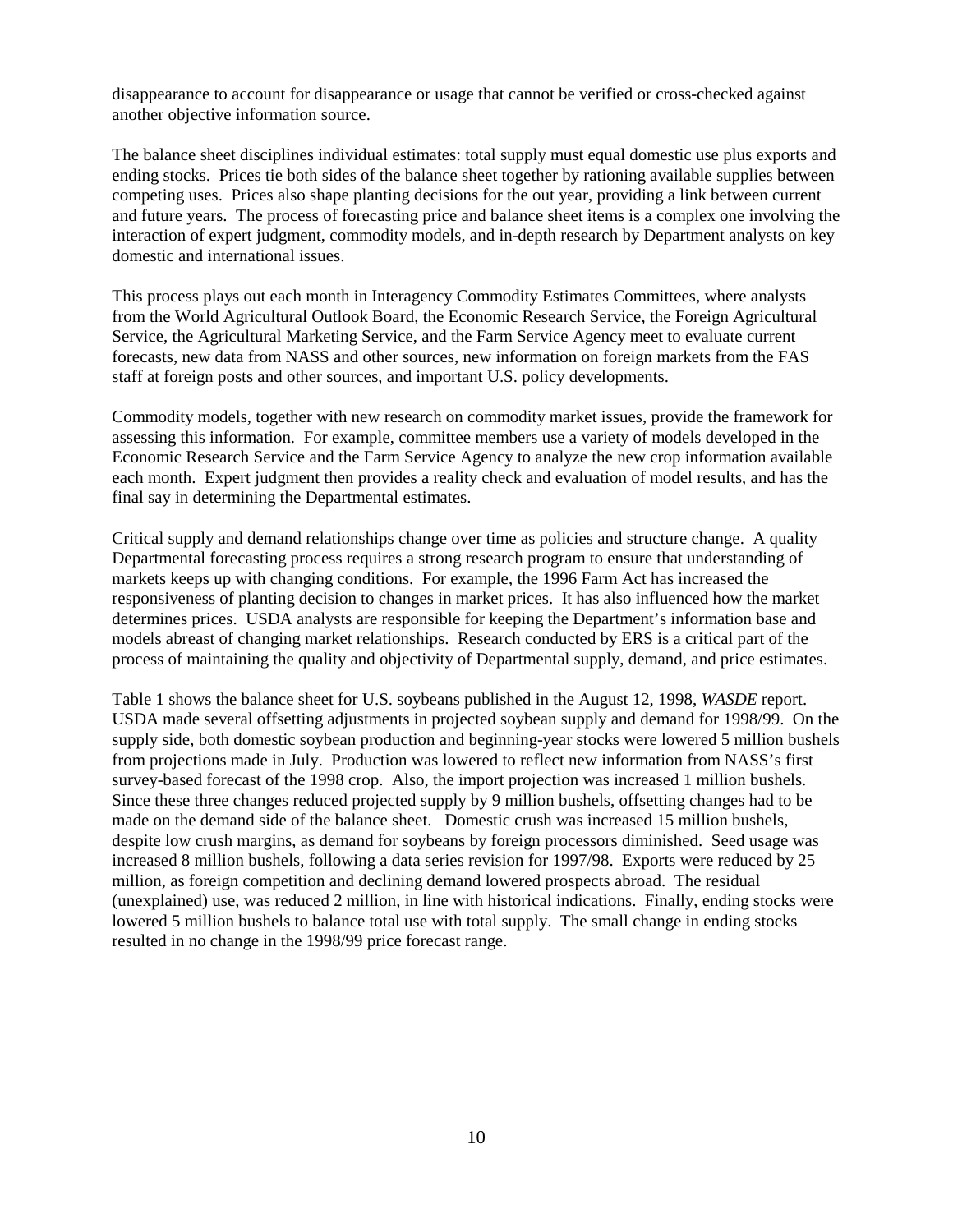Table 1. Projected 1998/99 U.S. Soybean and Product Supply and Use  $1/$ 

|                               |                    |                  | 1998/99 Projections |           |  |  |  |  |
|-------------------------------|--------------------|------------------|---------------------|-----------|--|--|--|--|
| Item                          | 1996/97            | 1997/98 Estimate | July                | August    |  |  |  |  |
|                               |                    |                  |                     |           |  |  |  |  |
| Area                          |                    | Million acres    |                     |           |  |  |  |  |
| Planted                       | 64.2               | 70.8             | $72.7*$             | 72.7      |  |  |  |  |
| Harvested                     | 63.4               | 69.9             | $71.7*$             | 71.6      |  |  |  |  |
|                               | Bushels per acre   |                  |                     |           |  |  |  |  |
| Yield                         | 37.6               | 39.0             | 39.5*               | 39.5      |  |  |  |  |
|                               | Million bushels    |                  |                     |           |  |  |  |  |
| Beginning stocks              | 183                | 131              | 215                 | 210       |  |  |  |  |
| Production                    | 2,382              | 2,727            | 2,830               | 2,825     |  |  |  |  |
| Imports                       | 9                  | 5                | 5                   | 6         |  |  |  |  |
| Supply, total                 | 2,575              | 2,863            | 3,050               | 3,041     |  |  |  |  |
| Crushings                     | 1,436              | 1,590            | 1,600               | 1,615     |  |  |  |  |
| <b>Exports</b>                | 882                | 870              | 875                 | 850       |  |  |  |  |
| Seed                          | 79                 | 86               | 76                  | 84        |  |  |  |  |
| Residual                      | 47                 | 107<br>2/        | 64                  | 62        |  |  |  |  |
| Use, total                    | 2,443              | 2,653            | 2,615               | 2,611     |  |  |  |  |
| Ending stocks                 | 131                | 210              | 435                 | 430       |  |  |  |  |
|                               | Dollars per bushel |                  |                     |           |  |  |  |  |
| Avg. farm price $\frac{3}{2}$ | 7.35               | 6.45             | 4.85-5.85           | 4.85-5.85 |  |  |  |  |

1/ Marketing year beginning September 1 for soybeans. 2/ Supply estimates and reported use through May, coupled with USDA's June 1 stocks estimate, indicate an above-average residual. 3/ Prices: Soybeans, marketing-year weighted average price received by farmers. \* Planted and harvested acres reported in June 30 Acreage report for July. Projected yield based on trends since the mid-1980's.

Source: August 12, 1998 *World Agricultural Supply and Demand Estimates* report, WASDE-341.

Revisions made in Table 1 are reflected in Table 2, Projected 1998/99 World Soybean Supply and Use. However, data now appear in metric tons, the international unit of measure. Table 2 includes adjustments made to foreign supply and demand.

Disposition between various domestic uses, exports, and ending stocks can be affected by indications of changes in many factors. Such signals range from indications of livestock feeding from the NASS *Cattle on Feed* report to news of reduced crop prospects abroad, to regulatory decisions and changing assumptions regarding the production and use of oxygenate fuels. Expected demand shifts between commodities and countries must be anticipated as price relationships change. New developments in economic conditions, government policies, and global politics also can alter prospects on either side of the equation.

# **Commodity and Country Coverage**

USDA publishes separate balance sheets each month for a number of commodities and countries. Grains covered in the *WASDE* report are U.S. and world wheat, coarse grains, corn, and rice; and U.S. feed grains (corn, barley, sorghum, and oats). Oilseed coverage includes U.S. and world soybeans, and world totals for aggregate oilseeds. The report also forecasts U.S. and world cotton supply and demand. In addition, *WASDE* commodity coverage extends to U.S. refined sugar production and use, and to U.S. supply, use, and price prospects for meat, poultry, eggs, and milk.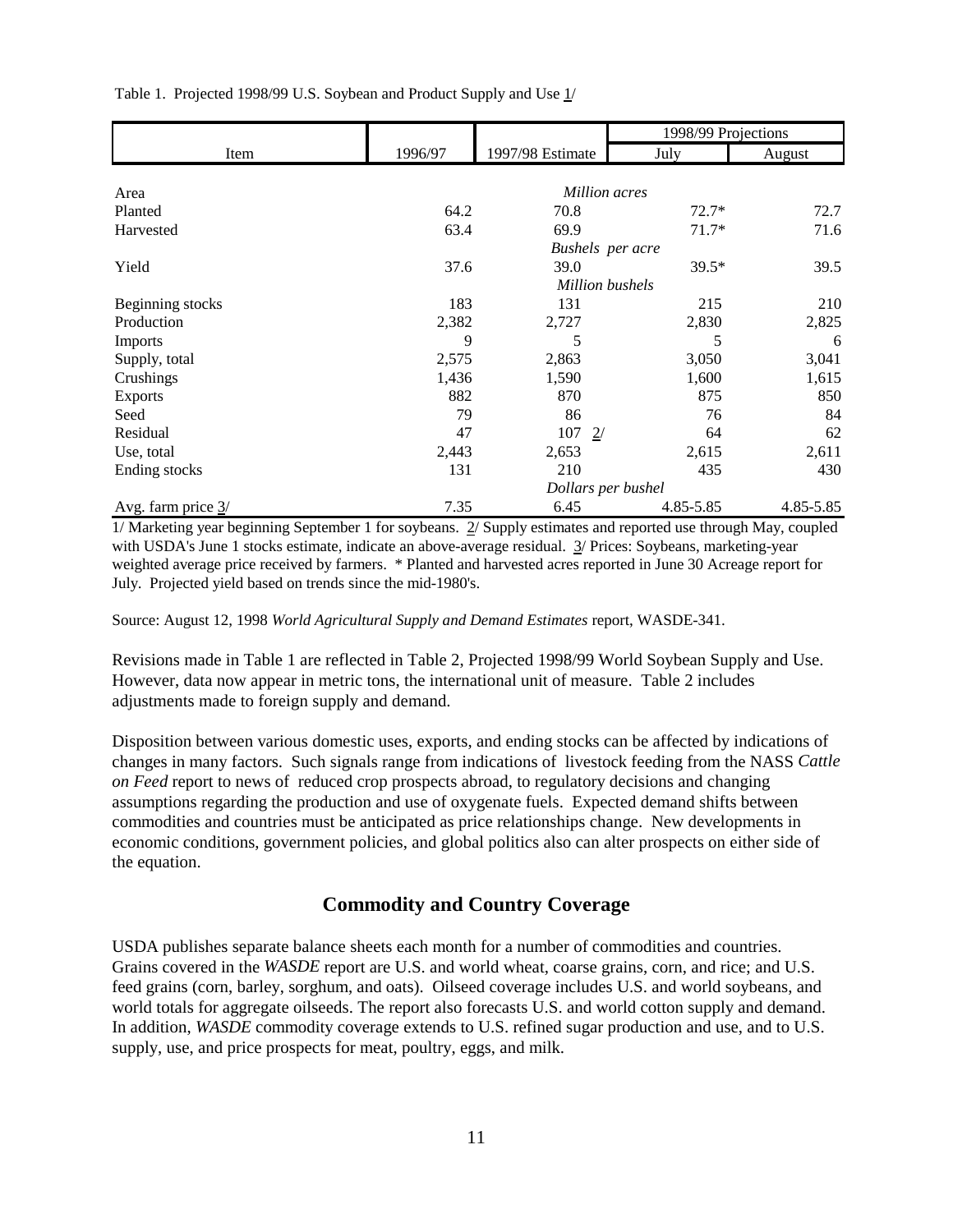|                      |        | Supply              |            |         | Use      |        |                |        |
|----------------------|--------|---------------------|------------|---------|----------|--------|----------------|--------|
|                      |        | Beginning           |            |         | Domestic |        |                | Ending |
| Region               |        | stocks              | Production | Imports | Crush    | Total  | <b>Exports</b> | stocks |
|                      |        | Million metric tons |            |         |          |        |                |        |
| World 2/             |        |                     |            |         |          |        |                |        |
|                      | July   | 19.20               | 154.04     | 38.18   | 128.49   | 149.46 | 38.10          | 23.86  |
|                      | August | 20.11               | 153.95     | 37.62   | 127.64   | 149.02 | 37.87          | 24.78  |
| <b>United States</b> |        |                     |            |         |          |        |                |        |
|                      | July   | 5.85                | 77.02      | 0.14    | 43.54    | 47.36  | 23.81          | 11.83  |
|                      | August | 5.71                | 76.88      | 0.16    | 43.95    | 47.91  | 23.13          | 11.70  |
| Total foreign        |        |                     |            |         |          |        |                |        |
|                      | July   | 13.35               | 77.03      | 38.04   | 84.95    | 102.09 | 14.29          | 12.04  |
|                      | August | 14.40               | 77.08      | 37.45   | 83.68    | 101.11 | 14.74          | 13.08  |
| Major exporters 3/   |        |                     |            |         |          |        |                |        |
|                      | July   | 10.80               | 47.40      | 1.25    | 34.90    | 37.60  | 12.35          | 9.50   |
|                      | August | 11.85               | 47.40      | 1.25    | 34.40    | 37.20  | 12.80          | 10.50  |
| Argentina            | July   | 6.40                | 15.00      | 0.25    | 13.70    | 14.50  | 1.75           | 5.40   |
|                      | August | 6.65                | 15.00      | 0.25    | 13.50    | 14.30  | 2.10           | 5.50   |
| <b>Brazil</b>        | July   | 4.40                | 29.50      | 1.00    | 20.60    | 22.40  | 8.40           | 4.10   |
|                      | August | 5.20                | 29.50      | 1.00    | 20.30    | 22.20  | 8.50           | 5.00   |
| Major importers 4/   |        |                     |            |         |          |        |                |        |
|                      | July   | 1.57                | 17.94      | 29.16   | 34.80    | 46.30  | 0.72           | 1.65   |
|                      | August | 1.57                | 17.99      | 28.88   | 34.30    | 46.07  | 0.72           | 1.65   |
| $EU-15$              | July   | 0.76                | 1.84       | 15.68   | 15.70    | 16.89  | 0.52           | 0.88   |
|                      | August | 0.76                | 1.84       | 15.50   | 15.50    | 16.70  | 0.52           | 0.88   |
| Japan                | July   | 0.58                | 0.12       | 4.70    | 3.65     | 4.86   | 0.00           | 0.54   |
|                      | August | 0.58                | 0.12       | 4.70    | 3.65     | 4.86   | 0.00           | 0.54   |
| China                | July   | 0.00                | 14.00      | 3.70    | 10.70    | 17.50  | 0.20           | 0.00   |
|                      | August | 0.00                | 14.00      | 3.30    | 10.30    | 17.10  | 0.20           | 0.00   |

Table 2. Projected 1998/99 World Soybean Supply and Use  $1/$ 

1/ Data based on local marketing years except for Argentina and Brazil which are adjusted to an October-September year. 2/ World imports and exports may not balance due to differences in local marketing years and to time lags between reported exports and imports. Therefore, world supply may not equal world use. 3/ Argentina, Brazil, and Paraguay. 4/ Japan, China, European Union (EU), Mexico, and Southeast Asia (includes Indonesia, Malaysia, Philippines, and Thailand.

Source: August 12, 1998 *World Agricultural Supply and Demand Estimates* report, WASDE-341.

This broad commodity coverage allows analysts to reconcile changes among commodity balance sheets. Livestock production, for instance, has implications for corn demand and prices, which in turn has an impact on use of competing feedstuffs, industrial use of corn, and potential exports.

The *WASDE* report publishes estimates for the United States, the world, and selected major countries. For example, soybean supply and use is reported for the world, the United States, Argentina, Brazil, the European Union, Japan, and China. However, in order to estimate world soybean supply and demand, separate balances are prepared for 90 countries. This depth is crucial for obtaining a true global picture of trade prospects and trends. For example, numerous small changes in soybean crop prospects or import needs for relatively minor market participants can negate or augment better-known developments in major countries.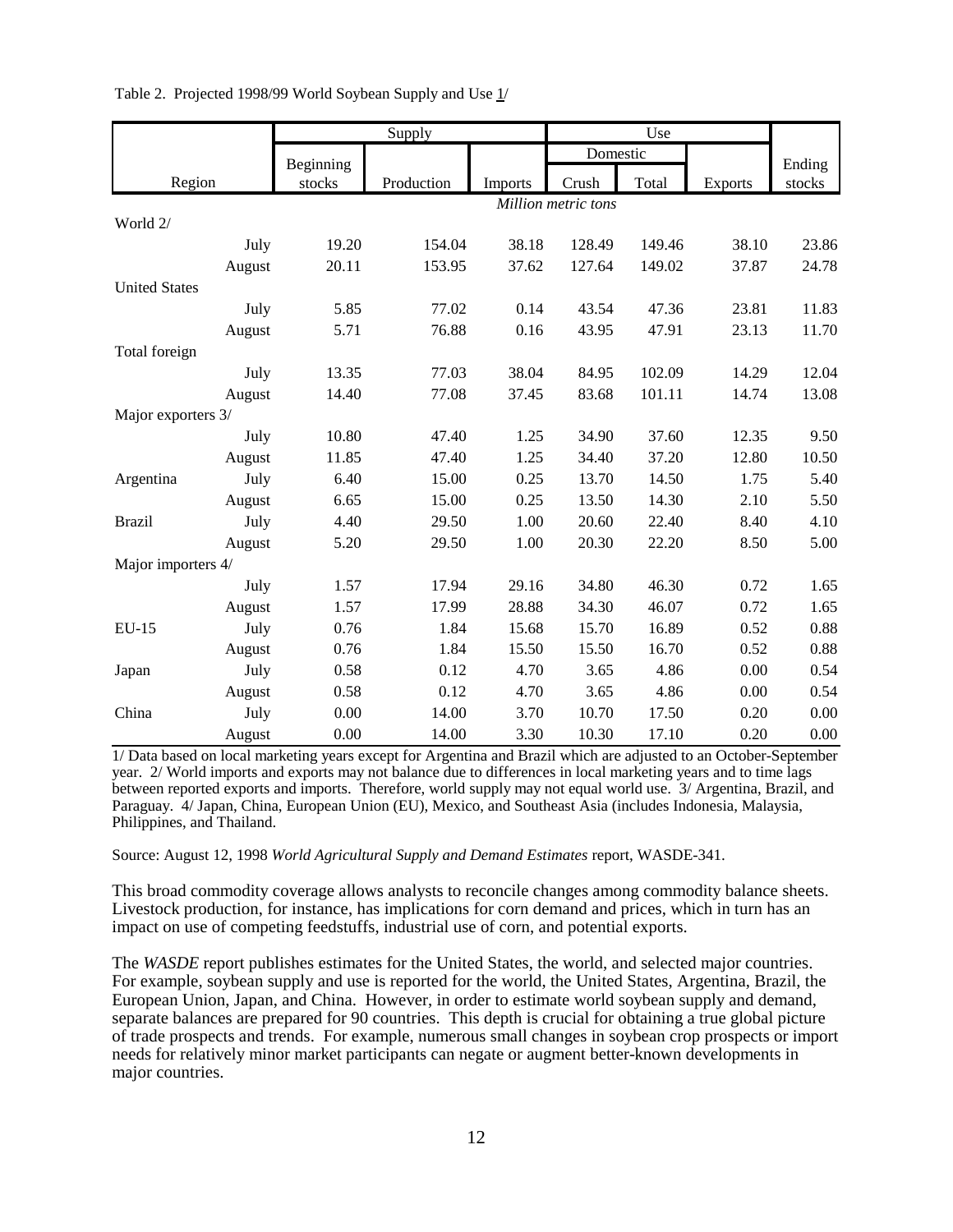

# Figure 2. Local Marketing Years for Corn

The monthly release of the *WASDE* report is quickly followed by the publication of more detailed reports from ERS and FAS. These reports are consistent with estimates in the *WASDE* report and receive interagency clearance prior to release. ERS Situation and Outlook reports analyze market prospects and developments, especially for the United States. FAS Circulars report supply and demand at the country level and focus on international trade.

#### **The Forecasting Cycle**

Supply and demand estimates are forecast on a marketing-year basis. The marketing year for each crop usually begins with the first month of harvesting, and thus can differ by country or region for the same crop. USDA's marketing year designation for a country may differ from the one used locally, especially where crops such as rice are harvested year around.

Aggregate world supply and demand estimates represent the summation of numerous local marketing years that stretch across many months (see figure 2). For a given year, aggregate world supply and demand estimates represent a concept and not a world total at one point in time. For example, the 1998/99 marketing year for U.S. corn begins on September 1, 1998, and ends August 31, 1999. The *WASDE* report also includes a forecast of 1998/99 corn supply and use for South Africa, where harvest begins in May 1999 and the marketing year for that crop ends in April 2000. Since South Africa competes with us in world corn markets and most of its exports occur shortly after harvest, USDA includes South Africa in the world totals for 1998/99.

The forecasting cycle for the new marketing year begins with projections in the May *WASDE* report. NASS publishes its first estimate of U.S. winter wheat production in May, and spring wheat and other small grains production in July. For spring-planted crops, most notably corn, soybeans, and cotton, May,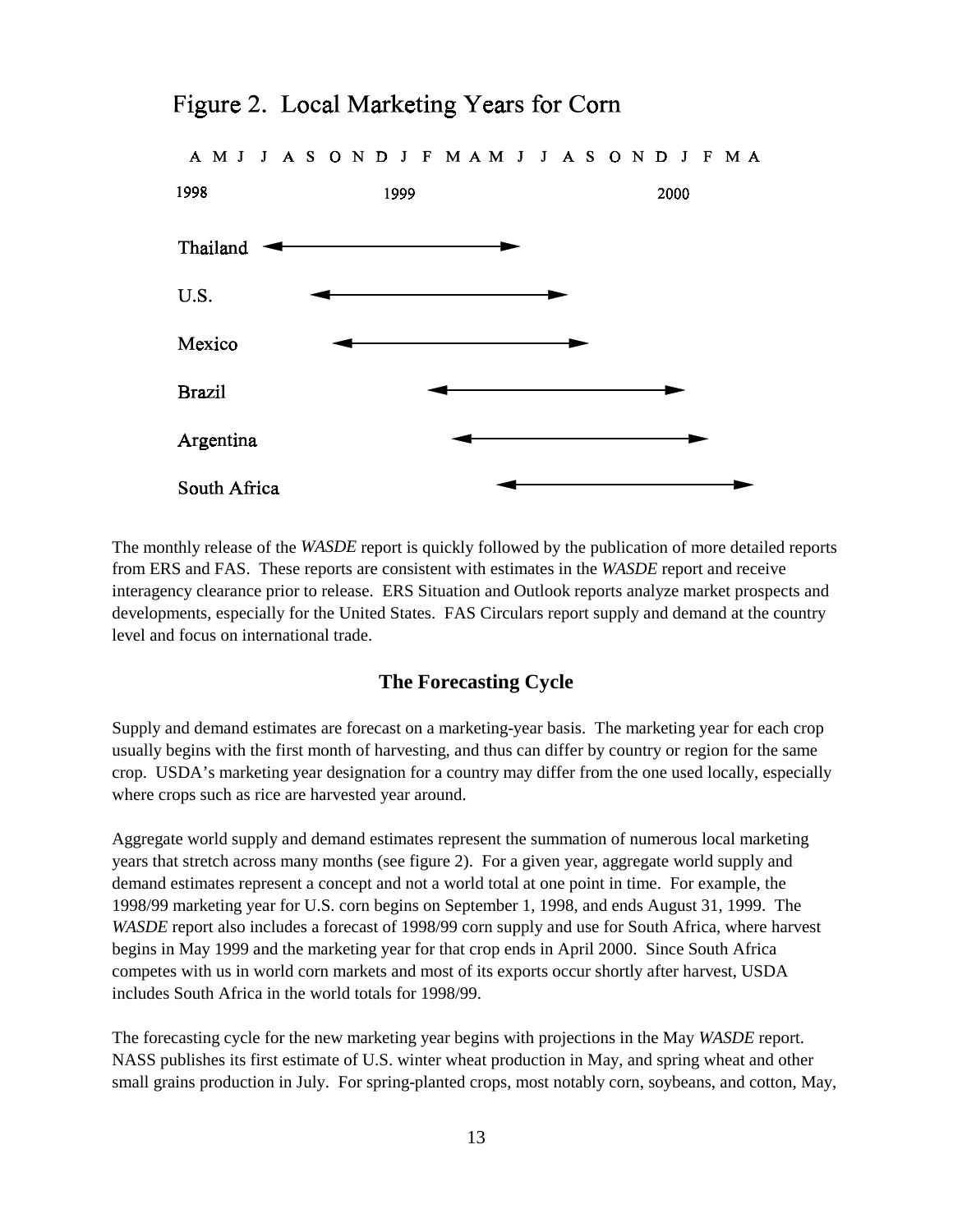June, and July projections of U.S. crop production in the *WASDE* report are based on trend yields and NASS estimates of intended and planted acreage. The assumptions used are spelled out in the footnotes of each table. For both U.S. and foreign estimates, normal weather is assumed for the balance of the growing season. These early-season projections, for both the United States and the world, while necessarily highly tentative, provide a preliminary look at crop supplies and market conditions.

## **The Consensus Estimating Process**

A consensus or "interagency" approach is used to arrive at supply and demand estimates. Consensus forecasts employ "models" of all types, formal and informal. While no single USDA agency or information source dominates the process, each agency contributes based on its relative strength:

- FAS provides information regarding foreign production, use, and trade. FAS gathers global market intelligence from its network of agricultural attaches. This information is assembled and reviewed in FAS Headquarters by commodity and trade analysts and circulated to all participants in the interagency process. Satellite imagery is interpreted to assess foreign crop production potential.
- ERS identifies the most important economic effects and implications for prices, quantity supplied, and quantity demanded. This may include information on such diverse factors as exchange rates, oil prices, the effects of domestic and foreign agricultural policy, and economic growth. ERS analysts routinely interact with analysts in the FAS.
- $\bullet$  The Farm Service Agency (FSA) describes the current policy environment and particularly how farmers likely will react to current legislation. FSA employs econometric models, tempered by specialist expertise. This activity involves considerable interaction with ERS.
- The Agricultural Marketing Service (AMS) provides current price and marketing reports for crops and livestock. AMS marketing specialists monitor markets in action on a daily basis and share observations with USDA analysts department wide.
- & WAOB coordinates the interagency process, convenes the Interagency Commodity Estimates Committees, and conducts a monthly "lockup" from which the *WASDE* report is released. WAOB also operates the Joint Agricultural Weather Facility, which monitors global weather and assesses its impact on foreign crop conditions and potential yields.

All of these diverse information sources are assimilated each month by Interagency Commodity Estimates Committees. During the overnight lockup meeting, each committee reviews all relevant information and approves the detailed country estimates that are aggregated in world commodity totals.

# **Foreign Production Estimates**

Much of the strength in USDA's forecasting program derives from the resources available for making country estimates. FAS is the lead agency for the foreign crop estimates that appear in the *WASDE* report. FAS's considerable information and analytical resources begin with its agricultural attachés, located at U.S. embassies abroad. Attachés survey current growing conditions, evaluate trade prospects, and maintain contact with government and commercial sources.

In Washington, one group of FAS analysts uses attaché reports, weather data, and satellite imagery analysis to propose changes in foreign production estimates for interagency review and clearance. Other analysts separately propose changes in foreign use and trade data. This division of responsibilities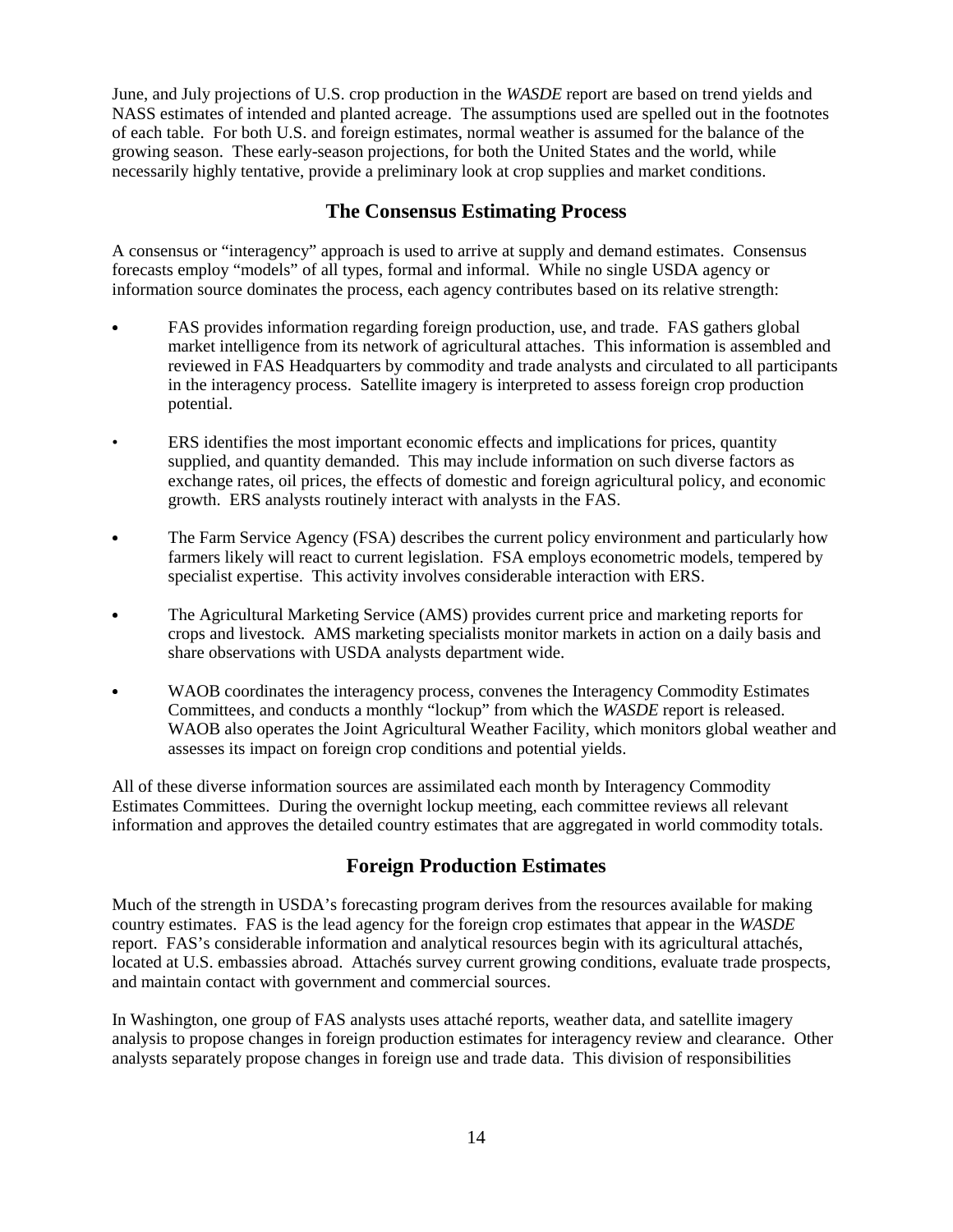provides a check and balance system to ensure accuracy and integrity of crop production assessment in the supply and demand estimates. This process is designed to assure unbiased forecasts.

Satellite imagery analysis performed by the Production Estimates and Crop Assessment Division of FAS enhances the accuracy and reliability of production forecasts. The imagery is used to monitor the condition and expected yield of foreign crops economically important to the United States: wheat, coarse grains, rice, oilseeds, and cotton. Satellite coverage is global and is adjusted throughout the year to focus on Northern or Southern Hemisphere countries as the season dictates.

Official crop statistics of other nations, where available, are critical in forming current estimates. In practice, not all countries have crop-estimating agencies capable of making reliable, timely, or objective production forecasts. Also, many major producing and trading countries do not publish crop reports until well after the crop has been harvested. In the interim, USDA must rely on the historical record compared with current conditions.

### **The Joint Agricultural Weather Facility**

WAOB manages the Joint Agricultural Weather Facility (JAWF), a combined effort of USDA and the National Oceanographic and Atmospheric Administration (NOAA) of the U.S. Department of Commerce. JAWF experts assemble global weather data and assess its impact on crop and livestock production prospects.

NOAA meteorologists on the JAWF staff provide weather information, including data from more than 6,000 stations around the globe, weather-satellite imagery, weather analyses, and interpretations of meteorological information for use in agricultural assessments. Then, agricultural meteorologists from WAOB merge this information with climatological analyses and agronomic data to arrive at the weather's impact on agricultural yields. Assessments are made on a daily basis. Qualitative assessments of domestic and international agricultural weather conditions are published in the *Weekly Weather and Crop Bulletin*, jointly produced by WAOB, NASS, and NOAA.

JAWF's assessments of crop-yield potential are integrated into USDA's monthly foreign production estimates. The evaluation of a crop's yield response is based upon the cumulative effects of weather during crop development. A crop's estimated response to anomalous weather is a function of crop type and growth stages.

Knowledge of historical climate data and production patterns in agricultural regions around the world is critical to JAWF's assessments of weather's impact on crop yields. It is also of great interest to the public. *Major World Crop Areas and Climatic Profiles*, Agriculture Handbook No. 664, provides useful background information, including detailed crop maps, crop calendars, production statistics, and climate data for key producing regions and countries.

#### **Forecast Evaluation**

Each month, USDA publishes a scorecard of the accuracy of its U.S. and world commodity forecasts in the *WASDE* report. See table 3 for an example of the reliability of the USDA's August soybean estimates.

Periodically, WAOB conducts an in-depth analysis and evaluation of *WASDE* forecasts. These unpublished assessments focus on the accuracy of monthly estimates starting from the first forecast for a given marketing year in May through the "final" estimate 19 months later. The purpose of this review is to identify forecasting bias, if present, and guard against repetitive errors.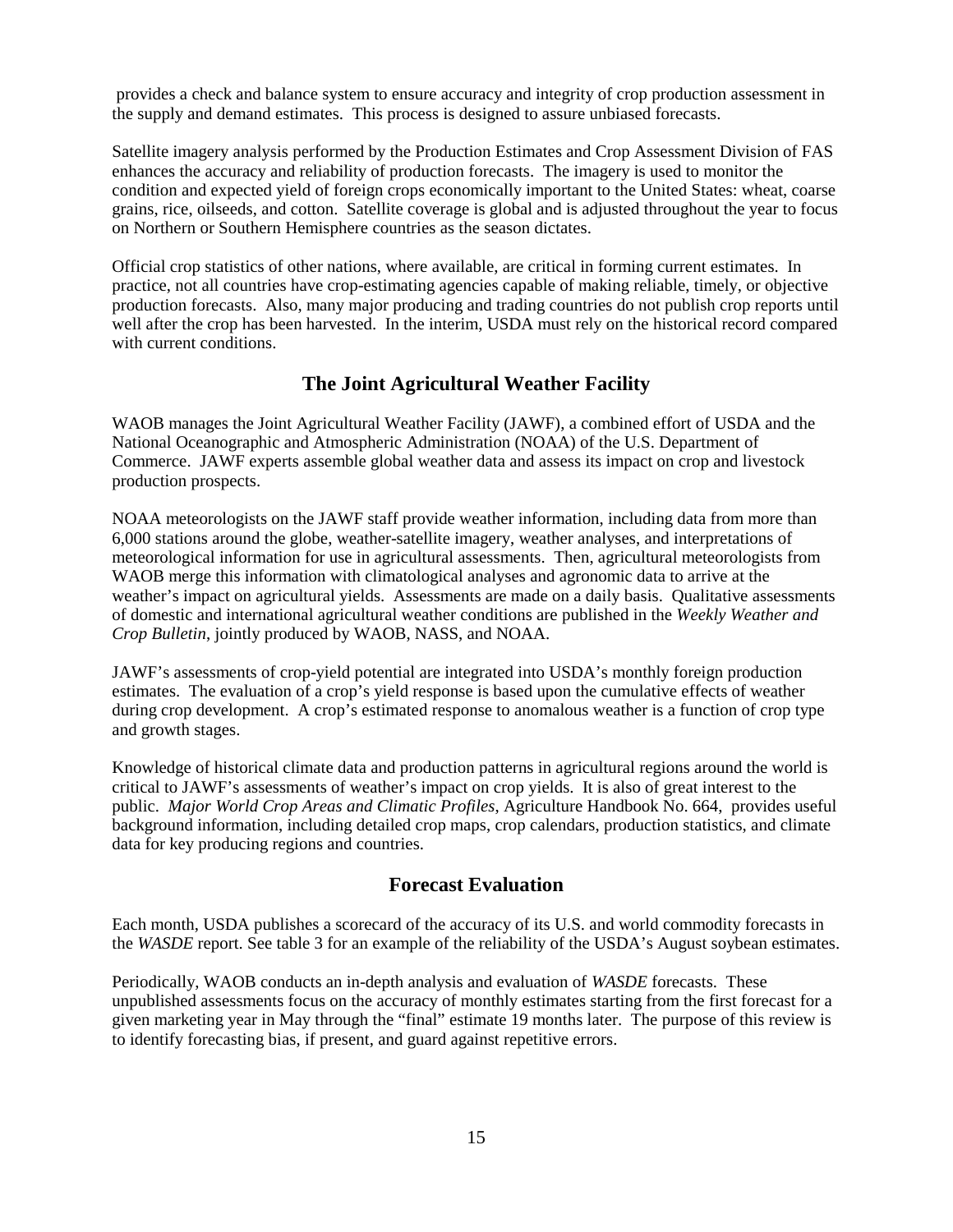For those interested in reviewing how forecasts change from month to month, WAOB has published a spreadsheet of historical crop, livestock, and dairy estimates from past *WASDE* reports. The data set includes U.S. forecasts only.

|                      | Difference between projected and final estimate, 1981/82-97/98 1/ |                     |            |     |                    |             |  |
|----------------------|-------------------------------------------------------------------|---------------------|------------|-----|--------------------|-------------|--|
| Commodity and region | Average                                                           | Average             | Difference |     | <b>Below</b> final | Above final |  |
| <b>SOYBEANS</b>      | Percent                                                           | Million metric tons |            |     | Number of years 2/ |             |  |
| Production           |                                                                   |                     |            |     |                    |             |  |
| World                | 3.0                                                               | 3.4                 | $-8.7$     | 5.0 | 9                  | 8           |  |
| U.S.                 | 4.6                                                               | 2.5                 | $-6.4$     | 5.7 | 8                  | 9           |  |
| Foreign              | 5.9                                                               | 3.1                 | $-9.0$     | 6.1 | 8                  | 9           |  |
| <b>Exports</b>       |                                                                   |                     |            |     |                    |             |  |
| World                | 5.6                                                               | 1.6                 | $-3.8$     | 2.7 | 11                 | 6           |  |
| U.S.                 | 10.9                                                              | 2.2                 | $-4.9$     | 5.5 | 9                  | 8           |  |
| Foreign              | 19.4                                                              | 1.5                 | $-4.0$     | 2.4 | 8                  | 9           |  |
| Domestic use         |                                                                   |                     |            |     |                    |             |  |
| World                | 3.3                                                               | 3.7                 | $-8.8$     | 4.2 | 10                 | 7           |  |
| U.S.                 | 4.4                                                               | 1.6                 | $-3.9$     | 3.5 | 12                 | 5           |  |
| Foreign              | 3.9                                                               | 2.8                 | $-5.3$     | 4.0 | 11                 | 6           |  |
| Ending stocks        |                                                                   |                     |            |     |                    |             |  |
| World                | 13.7                                                              | 2.3                 | $-6.5$     | 5.5 | $\,8\,$            | 9           |  |
| U.S.                 | 32.7                                                              | 2.3                 | $-2.8$     | 6.6 | 5                  | 12          |  |
| Foreign              | 15.6                                                              | 1.6                 | $-4.3$     | 3.3 | 10                 | $\tau$      |  |

Table 3. Reliability of August Projections of Soybean Supply and Use

1/ Final estimate for 1981/82-96/97 is defined as the first November estimate following the marketing year. The final estimate for 1997/98 is last month's estimate. 2/ May not total to 17 if projection was the same as the final estimate.

Source: August 12, 1998, *World Agricultural Supply and Demand Estimates* report, WASDE-341.

#### **Service to Data Users**

The value of USDA statistics to data users depends on the ease, speed, and cost of access. NASS and WAOB make special efforts to assure that reports are widely available within a short time of their release. Immediately after the 8:30 ET release time, wire service reporters electronically file their stories on the *Crop Production* and *WASDE* reports from facilities within the lockup area. At the same time, NASS and WAOB quickly post the reports on the Internet. Internet users will find the latest reports and other helpful information on NASS crop and livestock estimates at http://www.usda.gov/nass. WAOB information on supply and demand estimates and agricultural weather is located at http://www.usda.gov/oce/waob. USDA provides a combined calendar of reports from NASS, WAOB, ERS, and FAS at http://www.usda.gov/news/calindex.htm.

In partnership with ERS, NASS and WAOB maintain a central archive of reports and databases on the Internet at http://usda.mannlib.cornell.edu.

Reports are also readily available by fax, electronic mail, and in print. Subscribers to printed reports receive rapid service through the ERS-NASS order desk. For more information on these options, contact the customer service numbers below.